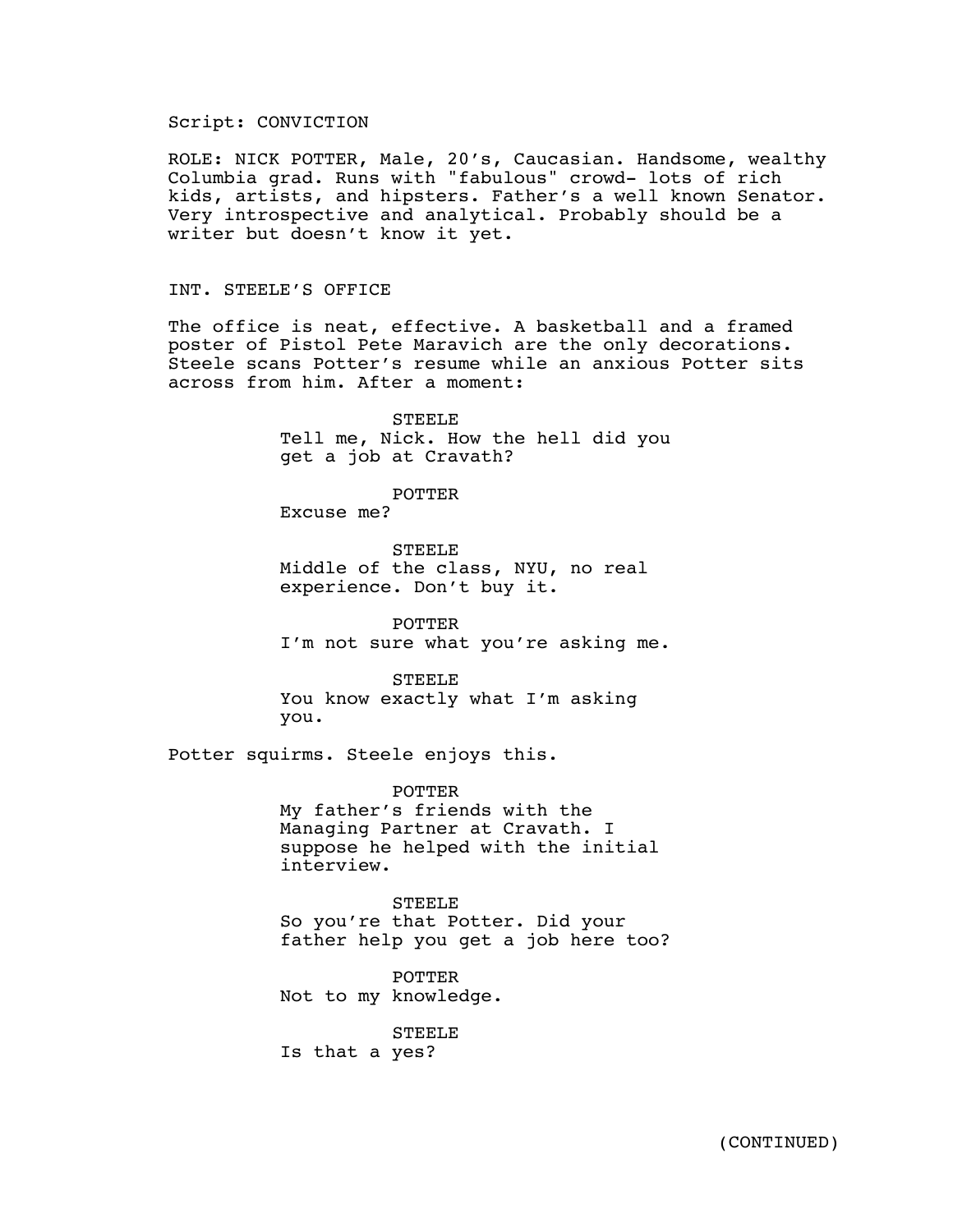POTTER He knows the District Attorney.

STEELE Got it. Anyway. How'd you like the training program?

POTTER

It was great. Informative, exciting, interesting. It's fascinating to see how the system really works.

STEELE How it really works? It's make believe, man. Fake.

Potter can't get it right. Whatever he says, Steele shreds.

POTTER I recognize it's just a training program--

STEELE --Lets be blunt. If that's okay?

POTTER

Sure.

STEELE I don't like dilettantes.

Potter doesn't respond.

STEELE (CONT'D) What I'm saying, Nick, is... before I offer you a job in Trial Bureau 70, I need to know you're committed to the Office and not just looking for something to talk about at cocktail parties...

Potter gathers himself for a moment.

#### POTTER

(firm but respectful) First off, there's nothing I can do about my last name. Or who my father is. If you can't deal with that, I'm sorry. That's your issue. Second, I'm here because I want to try cases, -- not because I'm looking for something interesting to chat about at social events.

(CONTINUED)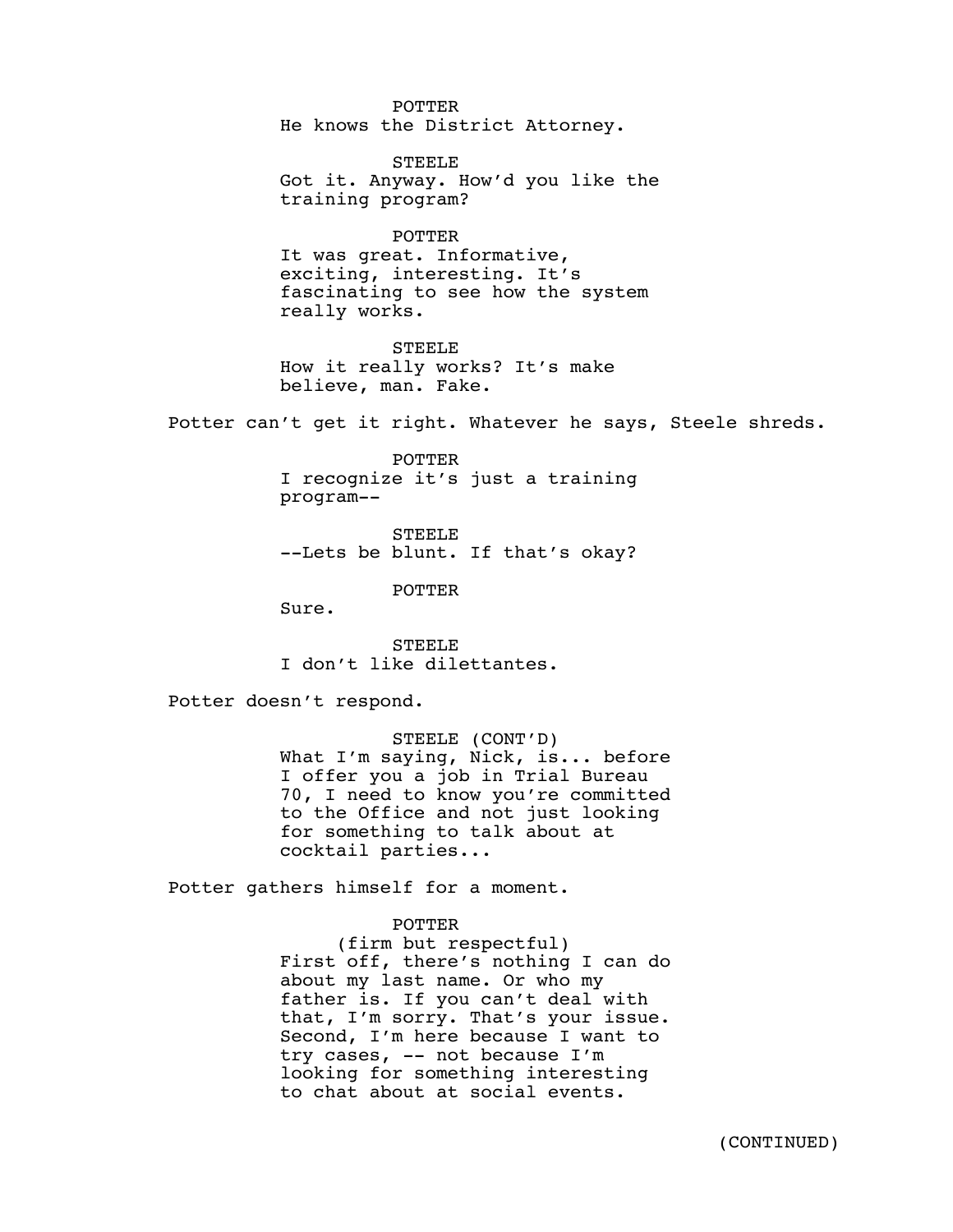## **STEELE**

Good. (Beat) One final question decides if this is the trial bureau for you... You're driving home from a bar. You're drunk. A cop pulls you over.

### POTTER

Wait. If I was actually drunk, I wouldn't drive.

## STEELE

Cut the crap. Unless you're a Muslim, at some point in your life you will drive with point zero five blood alcohol. What do you do?

Potter nods, thinks.

### POTTER

I refuse a breath test. So I'd have a few hours for my blood alcohol to drop down before they get a judge's order to test me.

### STEELE

That's a lawyer's response. But you're an A.D.A.. An officer of the justice system. Do you show the cop your badge?

# POTTER

(Thinks, then) Yeah. But not just to beat the arrest.

STEELE Really? Then why?

#### POTTER

I don't want to embarrass the cop when he sees me in court. It's important for me to stay on good terms with the police.

Steele smiles.

STEELE Can you start now?

POTTER (Incredulous) You mean today?